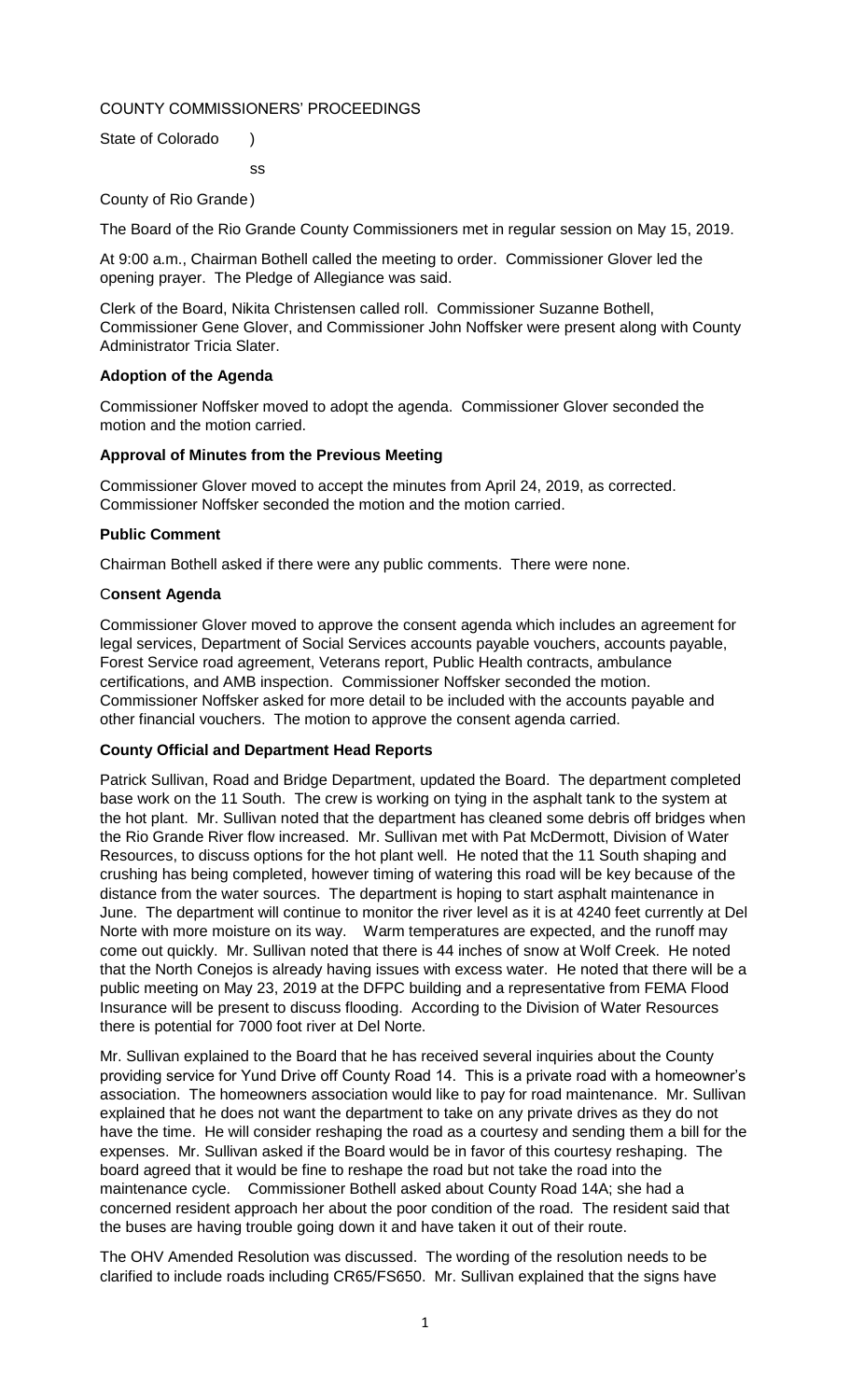been posted per Board of County Commissioners' recommendation, however the resolution has not been completed. The Board of County Commissioners stated that the resolution would be drafted and signed by the end of the meeting if possible. Book 596 Page 570

Dixie Diltz, Land Use Department, updated the board on land use issues of concern.

Ms. Diltz reported that the Nissan of Durango did complete a special event permit in April for an off-site auto sale at Movie Manor west of Monte Vista. They are in compliance with the Colorado Department of Transportation and the Sheriff. Colorado Department of Revenue also has a permit on file for this event. Commissioner Glover noted that he wants to make sure that the Rio Grande County is gets a its fair share of taxes from this event.

Ms. Diltz stated that she has received concerns about Colorado Recycling's blight. She visited the business on May 10, 2019. She explained that there are more junk cars on the lot and they are stacked 3 deep at this time. Electronics and household trash are being dumped on the lot. Ms. Diltz explained to the owners of Colorado Recycling that they would have 3 weeks to clean up the lot. Commissioner Noffsker recommended that she give them three weeks, then shut them down. It was noted that this facility has had this issue before and do know the regulations for this type of business. Ms. Diltz will contact Mr. Dunn to plan further steps for this issue. The Board noted that Ms. Diltz has the Board's support in getting this facility cleaned up.

Randy Kern, Building Department, reported to the Board that the roof repair is scheduled for the Museum and the vent repair will be scheduled. Mr. Kern did notify the town about the repairs however no permit from the town is needed. He thanked the other contractor and notified him that he was not awarded the job.

Mr. Kern reported that commercial projects are taking off this year. There are several remodels for commercial buildings including a convenience store in South Fork being converted into a tap house and two bays beside the Windsor Hotel being converted into a distillery. Mr. Kern also stated that new houses and house addition permits are in high demand. He will be finishing up his contract with Mineral County soon.

Sheriff Don McDonald was unable to attend the meeting. Undersheriff expressed concern about alleged interference by County Human Resource Director and Assistant County Administrator during Rio Grande Sheriff Office internal investigation.

Undersheriff Ed Raps was present to share a report with the Board. The report outlined statistics of the County's crime rates and calls. He noted that the report will have more burglaries reported in the summer as snowbirds move back into the County for summer. He explained that these statistics are also given to deputies so that they better understand the types of crimes they will handle. Commissioner Noffsker asked how the investigator is doing and if Undersheriff Raps thought it was beneficial to have an in-house investigator. Undersheriff Raps explained that it has been extremely beneficial because investigations can be done by the book and are more usable in court. Commissioner Bothell asked about the time period that the report was pulled on (January through April). Undersheriff Raps explained that the time period was arbitrary, however he just wanted to give the Commissioners a better picture of what the department is dealing with in the County.

Undersheriff Raps explained that the community trust has increased substantially. The hope is to have coverage throughout the County 24/7 and will include farm checks and other business checks to hopefully decrease crime during off hours. The department is trying to decrease turnover and hold staff to high standards. The budget was discussed briefly. Undersheriff Raps noted that he misclassified some budget items at the beginning of the year and is working to reclassify these items to fit the budget more accurately. Commissioner Noffsker recommended that the Board along with department should complete a budget revision to reallocate money into the correct budget lines. Undersheriff Raps stated that he understands that no more line items can be created this year but would like to work with the Board in the future. Commissioner Bothell noted that this conversation needs to be with the Sherriff and the Undersheriff. Sheriff McDonald will be present for the budget training next week. It was stated that the budget process will be started as early as possible this year, most likely in June. Undersheriff Raps discussed the new services that the department is providing including handgun classes every other week with 30-40 people.

Commissioner Bothell noted that Managers' Meetings will start next month. The meetings will take place before the first Board of County Commissioners meeting of the month beginning at 8:30. Ms. Slater recommended that the Sherriff departments be added to the agenda to report monthly.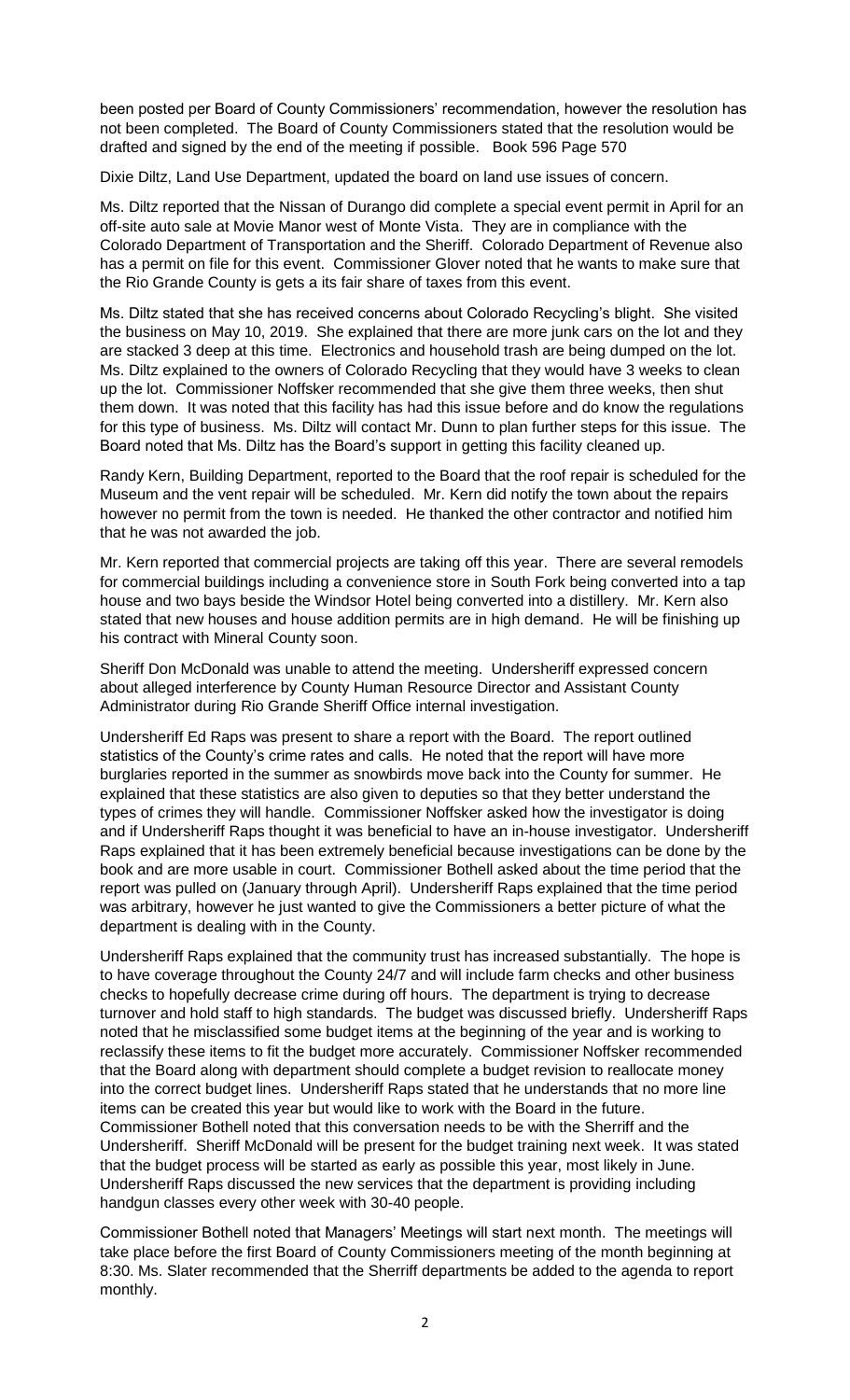# **General Business and Administrative Items**

Parker Hill was discussed. Rocky Mountain PBS and the towers may have a different lessor. The Board was not able to contact a person that was interested in this property for emergency communications. The towers may need updated. Law officers and emergency services may be able to use this tower.

Baxter Hill is out of date and Commissioner Glover recommended that the County let that station go and allow BLM to take it over. The Board agreed to let that station go.

#### **Unfinished Business**

A bid for the Museum alarm was presented. The bid was for \$2058.00 for the alarm (fire alarm, smoke detectors, remote LCD annunciator,) and water bugs for \$768.28 from Valley Lock. No other bids were submitted. Commissioner Noffsker moved to approve bid. Commissioner Glover seconded the motion and the motion carried.

Museum roof bids were presented for \$5261.60 from Valley Vue Coatings and for \$7738.04 from Miller's Construction. Commissioner Glover moved to approve the bid from Valley Vue Coatings. Commissioner Noffsker seconded the motion and the motion carried.

An extension letter for the DOLA EIAF #8696 Code Book Grant was presented. The letter asked for a 90-day extension to the grant because the grant expires July 31, 2019 and the Board and Land Use department felt that an extension is needed to finish the code book. Commissioner Glover moved to approve the extension letter. Commissioner Noffsker seconded the motion and the motion carried.

Commissioner Glover moved to drop the DOLA Grant for financial assistance. Commissioner Noffsker seconded the motion and the motion carried.

Rio Grande and San Luis Railroad Payments were discussed. It was noted that the Kathy Garcia from Senator Gardner's office asked the County about their settlements with the railroad and if the railroad had made any payments yet. The last payment to the County was in 2017 for \$6,573.50. Huerfano County has a policy of no forgiveness of payments and Commissioner Bothell recommended Rio Grande County do a similar policy. It was noted that all property tax would be due upon sale of property.

The broken postage machine was discussed. Leasing a new machine would be \$3609.00/ year. Purchasing a machine would be \$2886 initial cost with \$1056/year charge. Lease is based on a 4-year contract. The board wanted to investigate a lease to buy option.

At 11:35 a.m., Commissioner Glover moved to enter into executive session, pursuant 24-6- 402(4)(f) C.R.S. personnel matters. Commissioner Noffsker seconded the motion and the motion carried. The Board entered executive session.

At 11:50 a.m., the Board exited executive session. No decisions were made.

Kristy Dennis, Human Resources Director and Assistant County Administrator updated the Board on the Museum. Louise Colville reviewed the director's job description and that job description will be posted in newspapers. The position will be Museum Deputy. Commissioner Noffsker moved to create the Museum Deputy Director position. Commissioner Glover seconded the motion and the motion carried. Ms. Colville asked if she could take the Saturday of the Memorial day weekend off as the museum is not well visited that day. The Board approved her taking compensation time on that Saturday.

Ms. Colville thanked the anonymous donor for the color printer.

A letter for Sundance Landing was presented. Commissioner Noffsker moved to approve the letter. Commissioner Bothell seconded the motion and the motion carried. Commissioner Glover abstained from the decision.

At 12:11 p.m., the meeting was adjourned.

At 1:30 p.m., the public hearing for a Conditional Use Application submitted by Jason, Ivan and Rachel Nissley was called to order.

The applicants were sworn in.

Ms. Diltz introduced the Conditional Use application as follows: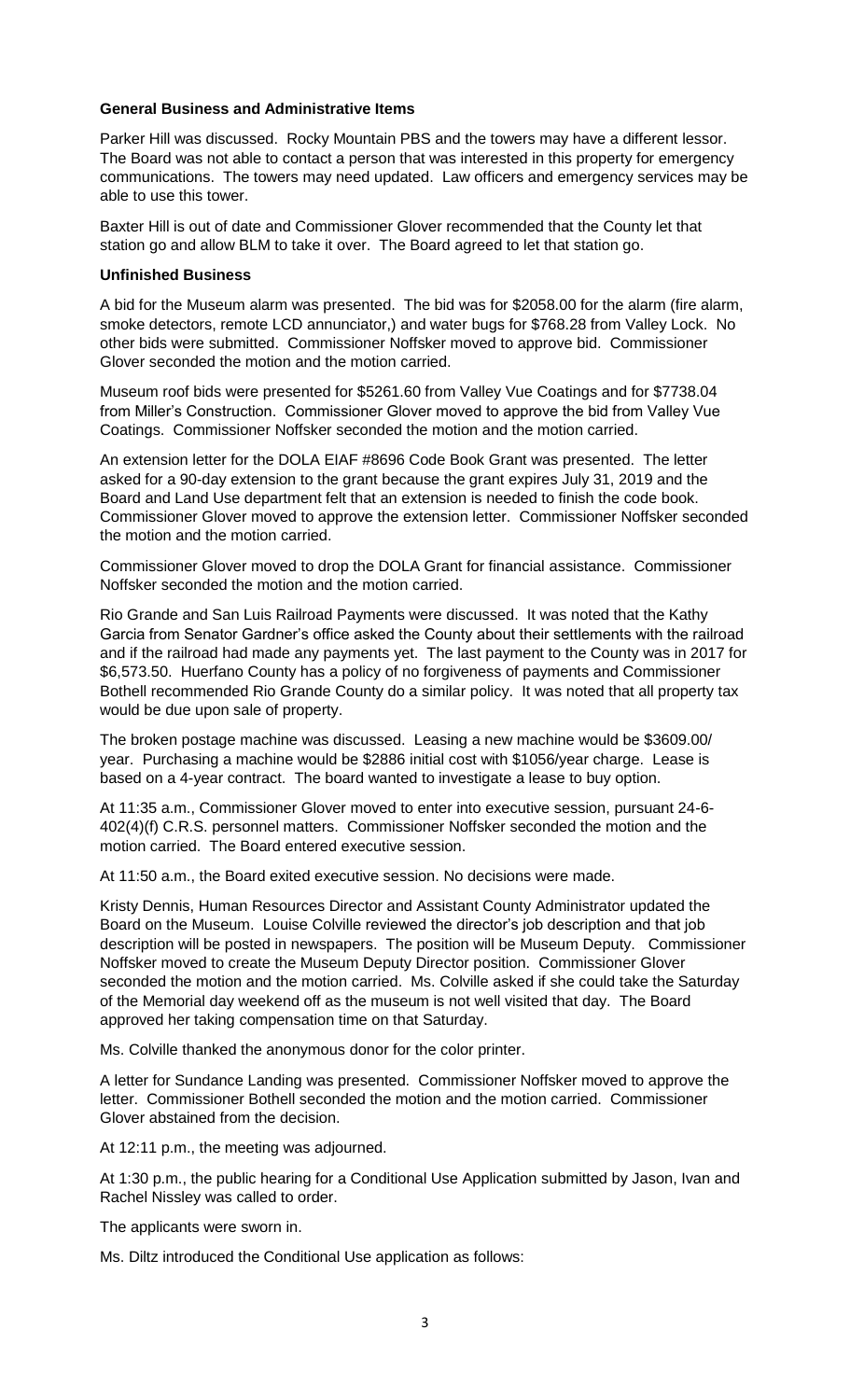*The request is for Conditional Use permit to operate a feed mill business. The property is located at 10025 South County Road 5 East, Monte Vista, Colorado, with 148.68 acres of land, zoned agricultural ranching.* 

*The Nissley currently have a home occupation on the property which Ms. Diltz visited on April 4, 2019. The Jam and Jelly Shop is located in an accessory building near the home. The area was neat and clean and appeared to be within the requirements for a home occupation.* 

*Notice was sent to Division of Water Resources on March 22, 2019. Pat McDermott responded with information on the existing wells as well as some options to obtain water for the proposed business.* 

*Notice was sent to Colorado Department of Transportation. The applicant was given a copy of CDOT's email and they will follow up on access to state highway. Ms. Diltz spoke with Pat Sullivan at Road and Bridge and confirmed that he has no concerns with the accesses on County Road 5 East. The application was sent to Adrienne Bannister at Colorado Department of Agriculture on March 22. 2019. Per her response, the applicant may need to get new licenses for the proposed location.* 

*No comments have been received from neighbors or others.* 

*The Rio Grande County Planning and Zoning Commission at the regularly scheduled meeting on April 16, 2019 reviewed the conditional use application and by unanimous vote recommends approval with the following stipulations: 1) the applicant meet all Rio Grande County building codes, 2) the applicant follows up with CDOT to clear up the access issues, 3) the applicant acquires license from the Colorado Department of Agriculture for the new location and provide a copy to the land use department.* 

Commissioner Glover moved to approve the conditional use as written with stipulations. Commissioner Noffsker seconded the motion and the motion carried. Book 596 Page 580

The public hearing was adjourned.

At 2:00 p.m., the public hearing for a Conditional Use Application submitted by Robert Toews with permission of Valerie Dilly as called to order. The applicant was sworn in.

Ms. Diltz presented the Conditional Use as follows:

*The request is for a Conditional Use approval for a steel fabrication business to be located on County Road 15 A and Hwy 112.* 

*If approved the applicant intends to purchase approximately 10 acres from Ms. Dilley. This will be accomplished by a lot line adjustment and no division of land will be needed. The parcel of land is zoned Agricultural Estate.* 

*The application was submitted on March 19, 2019. Notice was mailed to on March 25, 2019 to neighboring properties within 1,500 feet. Notice of public hearing was published in the Monte Vista Journal on April 3, 2019. No comments have been received. Application was emailed to the Division of Water Resources on March 25, 2019. Comments were shared with the applicant to follow up with Mr. McDermott. Application was emailed to Pat Sullivan at Road and Bridge. Ms. Diltz spoke with Mr. Sullivan and he stated that access permit will be required but he had no concerns with the parcel accesses.* 

*Rio Grande County Planning Commission at the regularly scheduled meeting on April 16, 2019 reviewed the conditional use application and by unanimous vote recommended approval with the conditions that a legal survey be provided and all Division of Water Resources requirements be met.* 

Commissioner Bothell asked Mr. Toews why he wanted to move locations. Mr. Toews stated that he wanted to move out of Center. Commissioner Noffsker moved to approve the application. Commissioner Glover seconded the motion and the motion carried. Book 596 Page 579

The public hearing was adjourned.

At 2:30 p.m., the public hearing for a Conditional Use Application submitted by Todd Pinkston was called to order. The applicant was sworn in.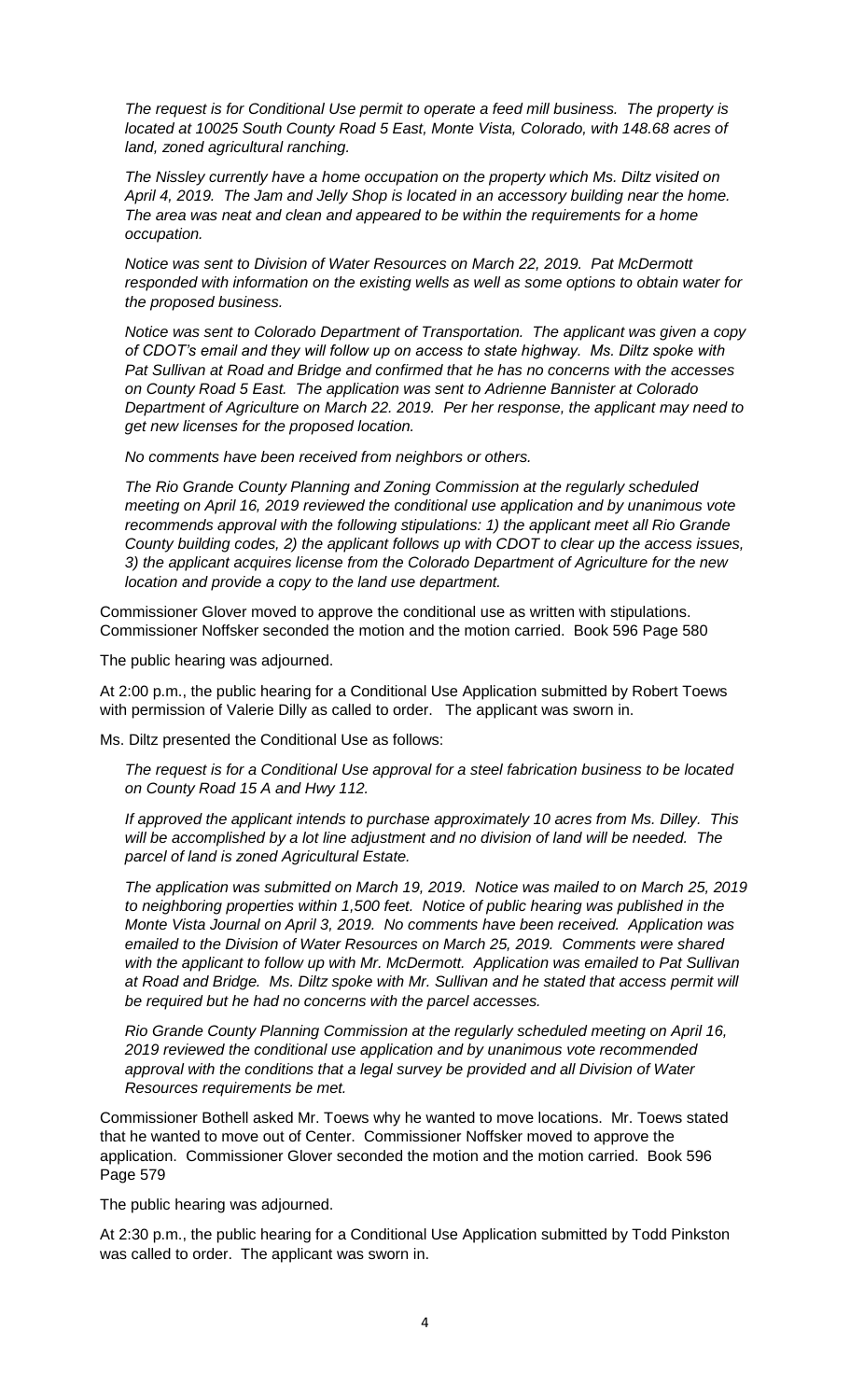Ms. Diltz presented the Conditional Use application submitted by Todd Pinkston, WayForward with permission of SCOJAC Holdings LLC, to operate a backpacking base camp lodging facility as follows:

*Application was submitted on March 19, 2019. Notice was published in the Monte Vista Journal on April 3, 2019. Notice was mailed to surrounding properties within 1,500 feet on March 26, 2019. No comments have been received from neighbors or others. Notice was sent to Pat McDermott, Division of Water Resources on March 26, 2019. Application was sent to CDOT, the applicant will follow up with CDOT's comments. The property is 15.95 acres currently zoned agricultural estate. The property was originally a health care facility then later used as private type lodging.* 

*The Rio Grande County Planning and Zoning Commission at the regularly scheduled meeting on April 16, 2019 reviewed the conditional use application and by unanimous vote recommended approval of the application as long as the applicant meets the requirements of CDOT, DWR and all Rio Grande County building codes.* 

Commissioner Noffsker asked if there would be a better zoning classification for this property. Ms. Diltz noted that the Agricultural Estate is actually beneficial and the best fit at this time.

A state lodging tax licensing needs to be obtained for the location. Mr. Pinkston has obtained a use permit through the Forest Service. Commissioner Glover moved to approve the conditional use. Commissioner Noffsker seconded the motion and the motion carried. Book 596 Page 581

At 2:45 p.m., the public hearing was adjourned.

At 3:00 p.m. the Board of County Commissioners was re-convened for a work session with the Saguache County Commissioners and the Rio Grande County Pest Control Service.

Tim Lovato, Saguache County Commissioner; Glen Simpson, Saguache County Administrator; Doug Cooper, Rio Grande County Weed District Advisory Board Member; Jim Clare, Rio Grande County Weed District Advisory Board Member; Brianna Brannan, Rio Grande County Weed District Manager; Danny Neufeld, Center Conservation District Board Member; and Nikita Christensen, Center Conservation District Manager; were present along with Kayla Malone, Chaffee County Weed Manager, via phone.

Brianna Brannan introduced the work session. The purpose of this work session to discuss a noxious weed management plan with Saguache County.

Danny Neufeld from the Center Conservation District asked if Saguache County had issues with the Districts past spraying. Mr. Lovato noted that they had not received reports from the district in the past few years. It was decided that better communication between the Center Conservation District and the Commissioners was needed to improve weed management.

Ms. Christensen suggested creating a weed management plan with SLVWMA for Saguache County. It was noted that the BLM does cover the county road that are through BLM.

Brianna asked about education for private landowners. She noted that she cannot legally go into other county and do forced entries on private land. Ms. Brannan recommended that the Saguache County just start with one position and look for grant funding to build their Weed Program. Mr. Neufeld stated that it is the County's responsibility to control the weeds.

It was noted that mapping is key to funding for weed management. Nikita Christensen, Center District Manager, will find weed maps to provide to the Commissioners as well as other entities that will be involved with the management of weeds in Saguache County. Rio Grande County and Chaffee County may be able to do some contract work with Saguache County this year. Rio Grande County, Chaffee County weed districts along with Center Conservation District and Saguache County will work on a weed management plan for the County.

There also needs to be more advertising of the weed program to allow people to understand why spraying and controlling weeds is important.

At 3:55 p.m. the work session was adjourned.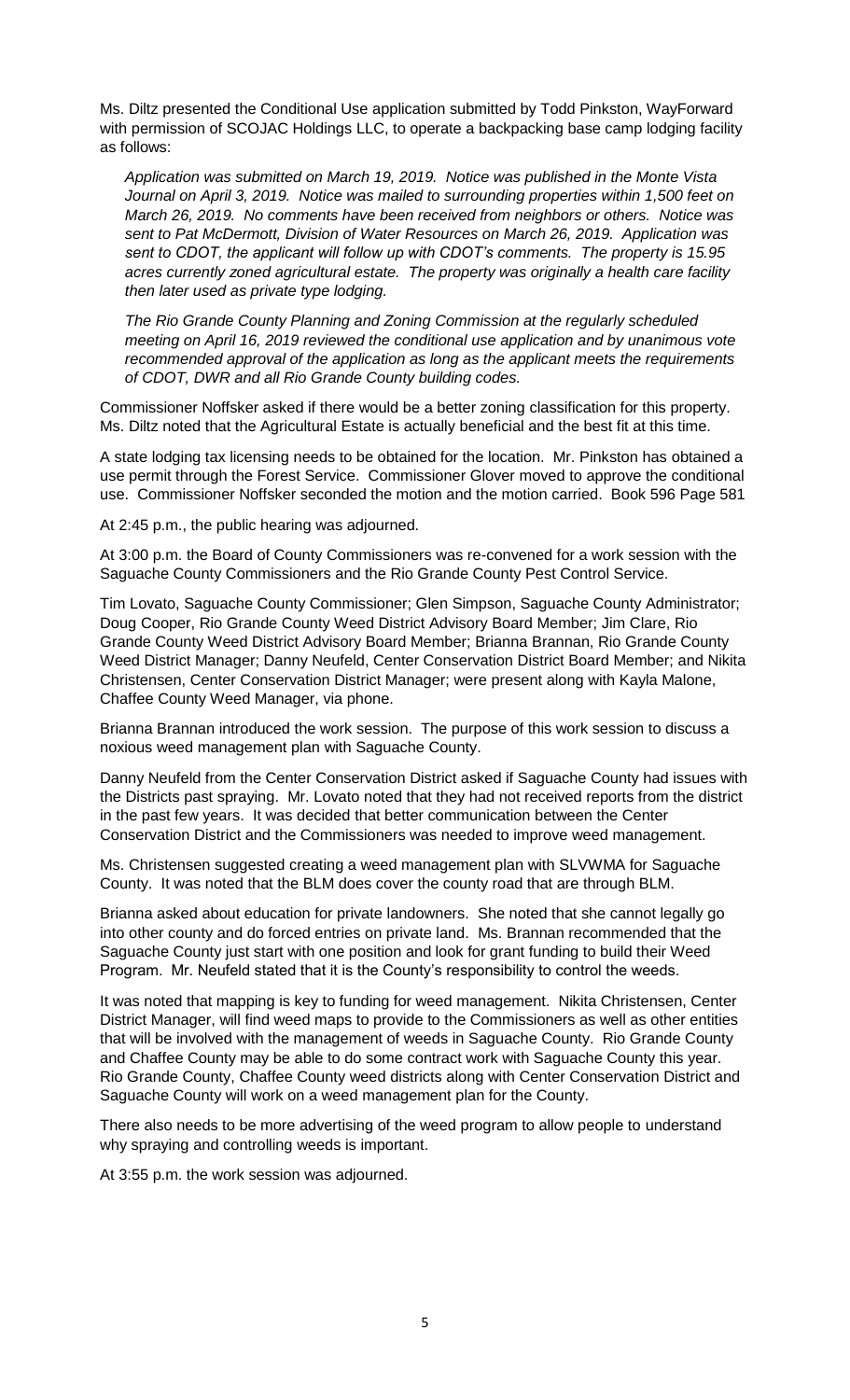Attest:

Suzanne Bothell, Chairman Nikita Christensen Nikita Christensen Chairman of the Board Clerk of the Board

COUNTY COMMISSIONERS' PROCEEDINGS

State of Colorado (a)

ss

County of Rio Grande (1)

The Board of the Rio Grande County Commissioners met in regular session on May 29, 2019.

At 9:00 a.m., Chairman Bothell called the meeting to order. Mr. Patrick Shea led the opening prayer. The Pledge of Allegiance was said.

Clerk of the Board, Nikita Christensen called roll. Commissioner Suzanne Bothell, and Commissioner Noffsker were present along with County Administrator Trish Slater. Commissioner Glover was absent.

# **Adoption of the Agenda**

Commissioner Noffsker moved to adopt the agenda. Commissioner Bothell seconded the motion and the motion carried.

# **Approval of Minutes from the Previous Meeting**

Commissioner Bothell moved to table the approval of minutes until later in the agenda. Commissioner Noffsker seconded the motion and the motion carried.

# **Public Comment**

Patrick Shea, Simple ZAT commented that the Simple ZAT publication will be published on Facebook daily and print every four days. The publication will cover the Rio Grande Basin and have a focus on water issues.

# **Consent Agenda**

The Consent Agenda was presented which included accounts payable, payroll and a petition for abatement for the Gateway Baptist Church. Commissioner Noffsker moved to approve the consent agenda. Commissioner Bothell seconded the motion and the motion carried.

# **Gateway Baptist Church Abatement**

| <b>Schedule</b>        | Actual   | Assessed | Tax      | Individual                    |
|------------------------|----------|----------|----------|-------------------------------|
| 15310-09-007           | \$64,926 | \$4,675  | \$365.24 | <b>Gateway Baptist Church</b> |
| Refund<br>15310-09-007 | \$58,050 | \$4,180  | \$326.57 | <b>Gateway Baptist Church</b> |

# **2019 Monthly Vouchers**

| Vender                                 | Amount     |
|----------------------------------------|------------|
| <b>VALLEY VUE COATINGS</b>             | \$2,480.80 |
| AGENCY TOURISM MARKETING               | \$115.74   |
| AGTERRA TECHNOLOGIES                   | \$700.00   |
| AIRGAS USA, LLC                        | \$673.36   |
| ALL TRUCK AND TRAILER                  | \$121.02   |
| ALLIE SCHOFIELD                        | \$50.00    |
| ALPINE ARCHAEOLOGICAL CONSULTANTS, INC | \$8,544.45 |
| AMY LIN ENGLE                          | \$500.00   |
| ANN BURKHART                           | \$1,150.00 |
| ASC ELECTRONICS                        | \$75.00    |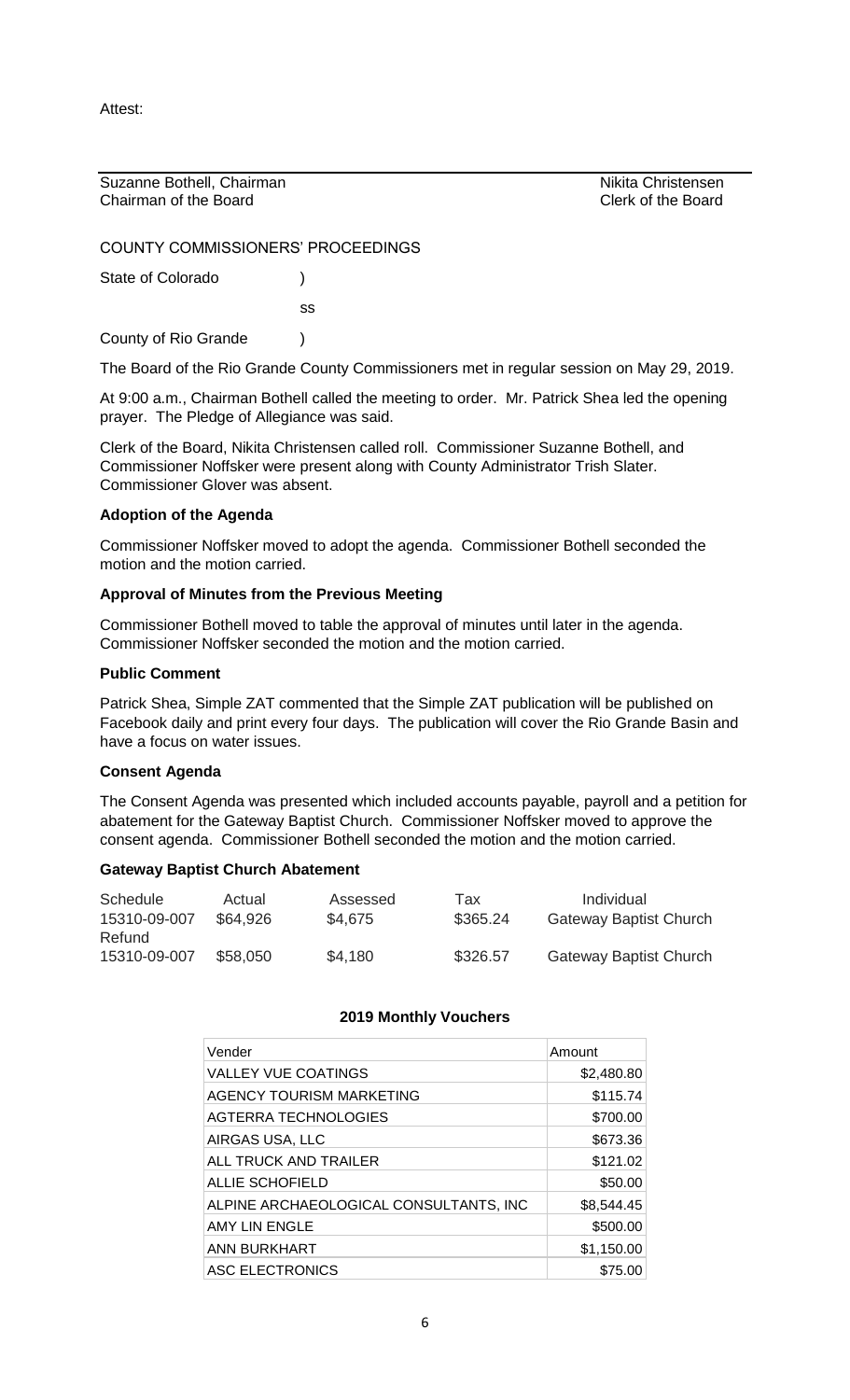| <b>BRITTANY QUINTANA</b>                 | \$500.00    |
|------------------------------------------|-------------|
| <b>BROTHER'S KEEPER MOTORCYCLE CLUB</b>  | \$1,000.00  |
| <b>BROWN'S SEPTIC SVC INC</b>            | \$99.00     |
| <b>BRUMLEY PLUMBING HEATING</b>          | \$172.50    |
| <b>BUSINESS SOLUTIONS LEASING, INC</b>   | \$60.10     |
| <b>CAROL VORIS</b>                       | \$10.35     |
| CEI ENTERPRISES, INC                     | \$2,163.04  |
| CENTER REDI MIX, INC                     | \$793.94    |
| <b>CENTRAL STATES HOSE</b>               | \$506.51    |
| <b>CENTURYLINK</b>                       | \$62.65     |
| <b>CENTURYLINK</b>                       | \$61.72     |
| <b>CENTURYLINK</b>                       | \$442.29    |
| <b>CENTURYLINK</b>                       | \$54.30     |
| <b>CFS</b>                               | \$350.00    |
| <b>CHAFFEE CNTY PUBLIC HLTH</b>          | \$1,445.00  |
| <b>CO.BUREAU OF INVESTIGATIO</b>         | \$52.50     |
| <b>COAST TO COAST COMPUTER</b>           | \$545.97    |
| COAST TO COAST SOLUTIONS                 | \$1,155.23  |
| <b>COLORADO DEPART. OF REVENUE</b>       | \$92.00     |
| COLORADO DEPT OF PUBLIC HEALTH AND EVIRO | \$281.00    |
| <b>CONEJOS COUNTY NURSING</b>            | \$2,499.72  |
| <b>COSTILLA COUNTY PUBLIC</b>            | \$4,310.08  |
| <b>CREATIVE PRODUCT SOURCE</b>           | \$161.40    |
| <b>CREEDE ARTS COUNCIL</b>               | \$400.00    |
| <b>D-A LUBRICANT COMPANY</b>             | \$4,879.60  |
| DEL NORTE SCHOOL DISTRICT                | \$500.00    |
| DIGITCOM ELECTRONICS, INC                | \$352.50    |
| DIRECT TV                                | \$181.98    |
| DISCOUNT AUTO PARTS & GLA                | \$130.00    |
| <b>DISTRICT ATTORNEY OFFICE</b>          | \$22,166.67 |
| <b>DIXIE DILTZ</b>                       | \$39.45     |
|                                          |             |
| EL PASO COUNTY CORONER                   | \$7,000.00  |
| <b>FERGUSON ENTERPRISES</b>              | \$1,014.82  |
| <b>FUENTES AUTO GLASS</b>                | \$245.00    |
| GALLS, LLC                               | \$136.59    |
| <b>GCR TIRE CENTER / TDS</b>             | \$10,488.00 |
| GOBINS, INC                              | \$204.61    |
| <b>GRAINGER PARTS</b>                    | \$1,076.64  |
| <b>GREAT AMERICA FINANCIAL</b>           | \$166.90    |
| <b>GUNBARREL STATION, INC</b>            | \$503.00    |
| HAYNIE'S INC.                            | \$209.06    |
| <b>HIGH VALLEY COMMUNITY CTR</b>         | \$3,442.68  |
| IDA SALAZAR                              | \$35.00     |
| <b>IHS PHARMACY</b>                      | \$252.59    |
| <b>KEN'S SERVICE CENTER</b>              | \$957.72    |
| KIMBERLY BRYANT                          | \$1,654.35  |
| LAKE COUNTY HEALTH DEPT.                 | \$2,175.00  |
| <b>LAWSON PRODUCT INC</b>                | \$27.46     |
| LENCO WEST, INC                          | \$22.74     |
| <b>LOWE'S MARKET</b>                     | \$535.65    |
| <b>MADDOX COLLECTIONS</b>                | \$180.00    |
| MASTER PRINT & WEB DESIGN, INC           | \$169.00    |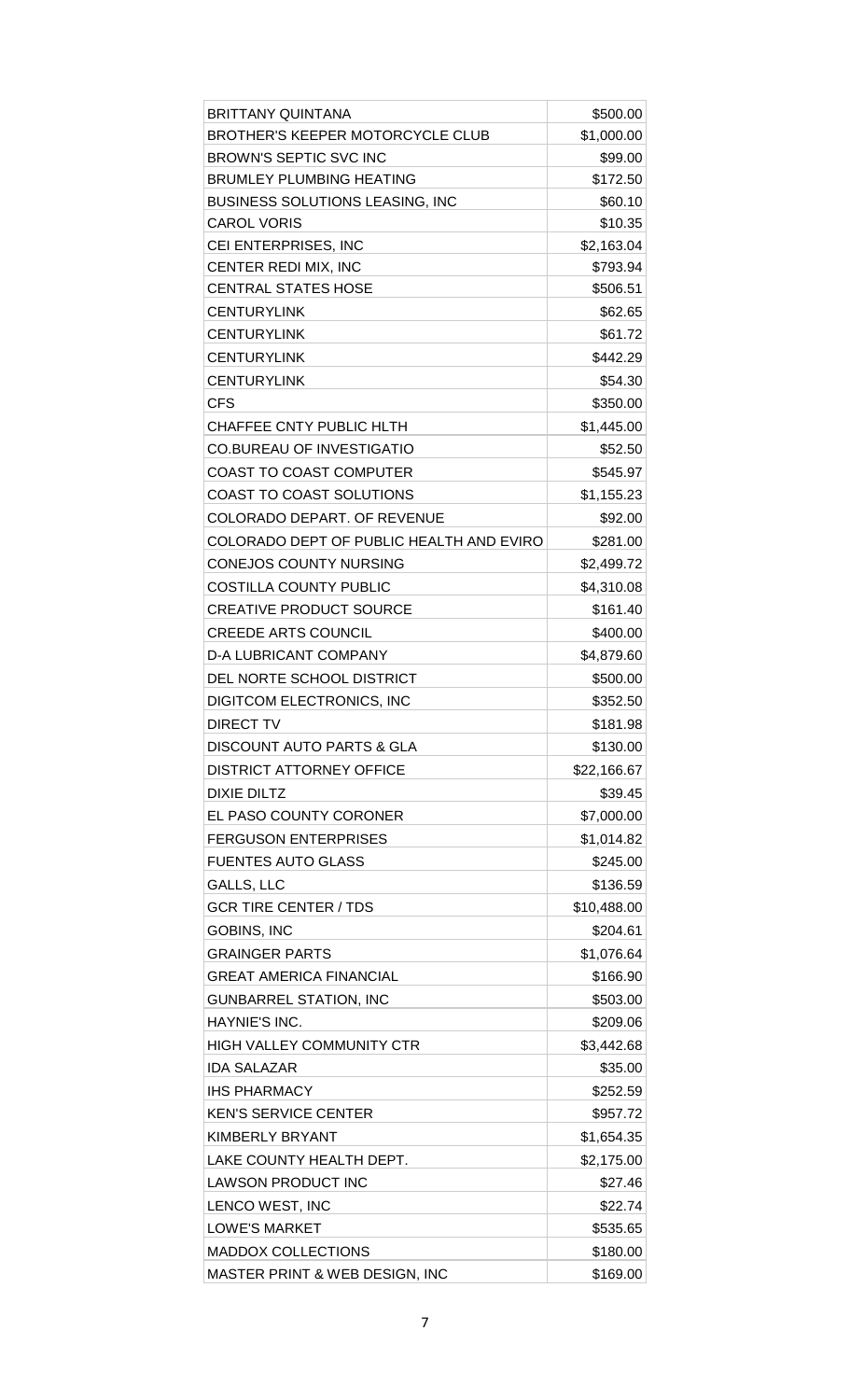| <b>MDS WASTE &amp; RECYCLE, INC</b>   | \$186.00    |
|---------------------------------------|-------------|
| <b>MEADOW GOLD DAIRIES, INC</b>       | \$357.00    |
| MONTE VISTA COOPERATIVE               | \$597.21    |
| MOONLIGHT CUSTOMS LLC.                | \$2,442.51  |
| MYERS BROTHERS TRUCK AND TRACTOR, INC | \$709.14    |
| <b>NASRO</b>                          | \$495.00    |
| NATIONWIDE BROKERAGE SOLUTIONS        | \$5,227.25  |
| <b>NICOLLE ROSECRANS</b>              | \$3,303.45  |
| NOTES & NUMBERS, LLC.                 | \$510.00    |
| PAT HOSTETTER                         | \$27.30     |
| PAXVAX, INC                           | \$207.28    |
| PRO COM, LLC                          | \$300.00    |
| <b>PSYCHOLOGICAL RESOURCES</b>        | \$270.00    |
| RENSHAW LOCKSMITH SERVICE             | \$292.00    |
| RG & ASSOCIATES, LLC                  | \$16,619.46 |
| ROCKY MOUNTAIN PLUMBING               | \$321.19    |
| S & S DISTRIBUTION, INC               | \$133.80    |
| SAGUACHE CO PUBLIC HEALTH             | \$1,905.03  |
| SAGUACHE COUNTY JAIL                  | \$1,350.00  |
| <b>SAMS CLUB</b>                      | \$53.97     |
| SAN LUIS VALLEY TOURISM               | \$6,000.00  |
| SANOFI PASTEUR, INC.                  | \$292.50    |
| SARAH HERRERA                         | \$266.00    |
| SHAMROCK FOODS COMPANY                | \$3,938.09  |
| SLV AUTO REPAIR, LLC                  | \$407.66    |
| SLV BEHAVIORAL HEALTH GROUP, INC      | \$13,873.28 |
|                                       |             |
| <b>SLV PARTS, INC</b>                 | \$101.68    |
| SLV REC                               | \$180.00    |
| <b>SLV REC</b>                        | \$105.00    |
| SOUTH FORK VISITOR'S                  | \$18,187.00 |
| <b>STAPLES BUSINESS</b>               | \$162.02    |
| SUMMIT MARKET                         | \$116.95    |
| THE SUNFLOUR INC. C/O RHODA KOEHN     | \$186.00    |
| TONI STEFFENS-STEWARD                 | \$4,240.00  |
| TORRES PLUMBING & HEATING, LLC        | \$150.00    |
| TOTAL OFFICE SOLUTIONS                | \$187.49    |
| TOWN OF DEL NORTE                     | \$2,304.37  |
| <b>VALLEY COMMUNICATIONS</b>          | \$172.00    |
| <b>VALLEY COURIER</b>                 | \$257.95    |
| VALLEY LOCK AND SECURITY, INC         | \$522.42    |
| VALLEY LUMBER AND SUPPLY, INC         | \$10.48     |
| <b>VALLEY PUBLISHING</b>              | \$99.15     |
| <b>VALLEY TRACTOR REPAIR</b>          | \$410.07    |
| VALUEWEST, INC                        | \$3,000.00  |
| <b>VAXCARE, INC</b>                   | \$557.74    |
| <b>VENDOLA PLUMBING, INC</b>          | \$5,500.00  |
| <b>VERIZON WIRELESS</b>               | \$281.54    |
| <b>VERIZON WIRELESS</b>               | \$1,260.40  |
| <b>VERIZON WIRELESS</b>               | \$182.49    |
| <b>VERIZON WIRELESS</b>               | \$265.08    |
| <b>VERIZON WIRELESS</b>               | \$356.92    |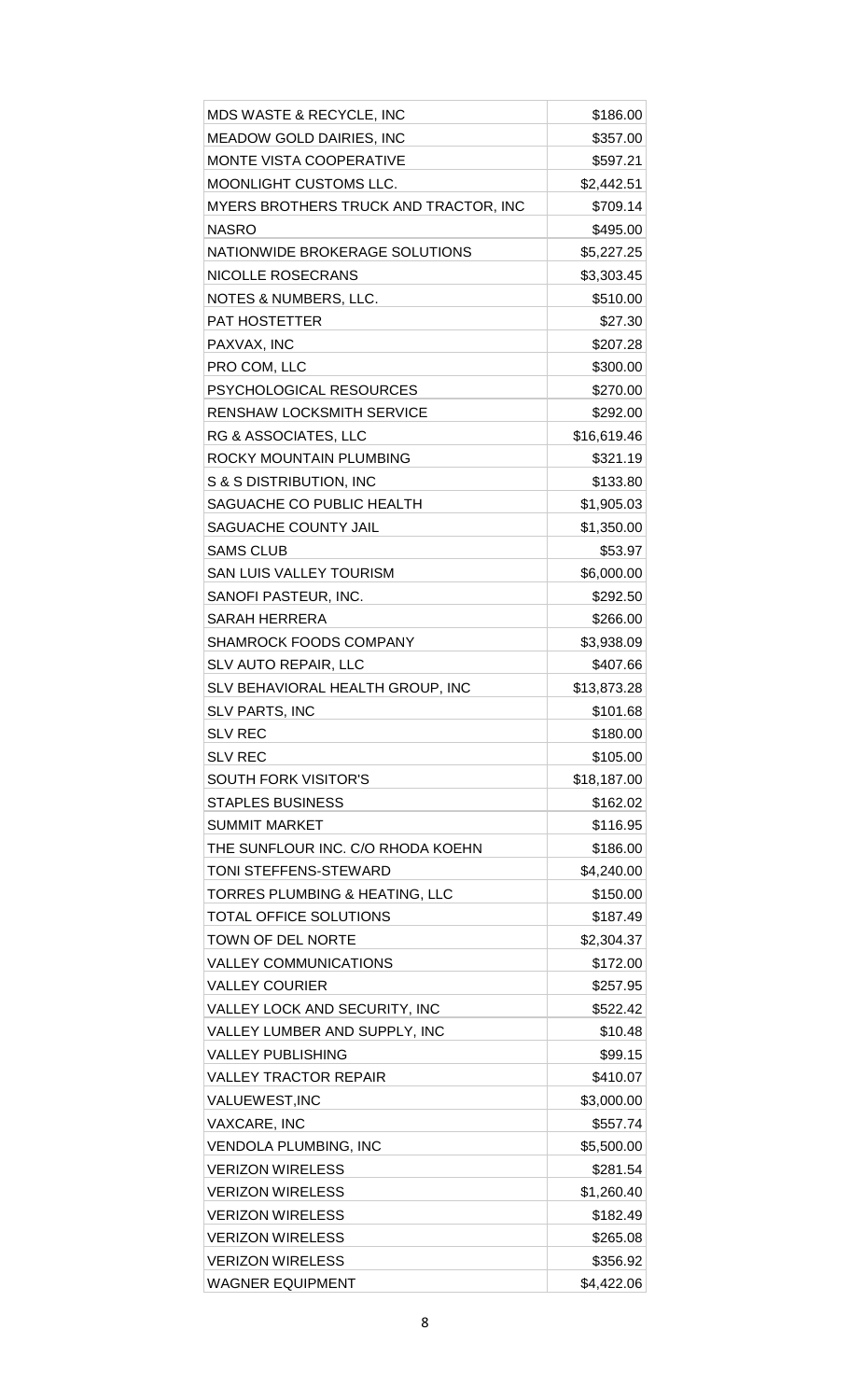| <b>WANCO, INC</b>                      | \$200.00    |
|----------------------------------------|-------------|
| WASTE MANAGEMENT-                      | \$248.10    |
| <b>WEX BANK</b>                        | \$409.56    |
| <b>WEX BANK</b>                        | \$1,251.41  |
| <b>WEX BANK</b>                        | \$33.53     |
| WORLD FUEL SERVICES, INC               | \$1,772.20  |
| <b>WSB COMPUTER SERVICES</b>           | \$4,373.47  |
| <b>XCEL ENERGY</b>                     | \$1,776.93  |
| <b>XCEL ENERGY</b>                     | \$2,699.93  |
| <b>XCEL ENERGY</b>                     | \$990.01    |
| 2ND STEEL                              | \$456.30    |
| ALAMOSA CO NURSING SVC                 | \$3,559.19  |
| ALAMOSA COUNTY                         | \$315.00    |
| AMERICAN ELECTRIC COMPANY              | \$112.00    |
| <b>ASC ELECTRONICS</b>                 | \$330.50    |
| AVENU HOLDINGS, LLC                    | \$3,306.21  |
| <b>BARBARA DAVIS</b>                   | \$285.00    |
| <b>BILLINGS ELECTRIC, INC</b>          | \$760.60    |
| <b>BRUMLEY PLUMBING HEATING</b>        | \$282.32    |
| <b>BUSINESS SOLUTIONS LEASING, INC</b> | \$120.20    |
| <b>CAROL VORIS</b>                     | \$9.90      |
| <b>CARY ALOIA</b>                      | \$73.40     |
| CEI ENTERPRISES, INC                   | \$62.31     |
| CHAFFEE CNTY PUBLIC HLTH               | \$1,445.00  |
| <b>CHARLES STILLINGS</b>               | \$65.75     |
| <b>CIELLO POWERED BY SLVREC</b>        | \$1,471.92  |
| <b>CITY OF MONTE VISTA</b>             | \$4,000.00  |
| <b>COSTILLA COUNTY PUBLIC</b>          | \$1,787.96  |
| <b>CYNTHIA FORD</b>                    | \$6,703.83  |
| DEL NORTE SCHOOL DISTRICT              | \$2,000.00  |
| <b>DIANNE KOSHAK</b>                   | \$56.70     |
| <b>DISTRICT ATTORNEY OFFICE</b>        | \$22,166.67 |
| <b>DWIGHT FREEMAN</b>                  | \$63.50     |
| <b>EMILY BROWN</b>                     | \$157.22    |
| <b>EVERETT MYERS</b>                   | \$65.30     |
| <b>FIRST BANKCARD</b>                  | \$9,461.38  |
| GALLS, LLC                             | \$887.95    |
| <b>GOBINS, INC</b>                     | \$200.53    |
| <b>GRAINGER PARTS</b>                  | \$524.54    |
| <b>GREAT AMERICA FINANCIAL</b>         | \$349.13    |
| <b>GUNBARREL STATION, INC</b>          | \$150.00    |
| HAYNIE'S INC.                          | \$314.04    |
| <b>IDA SALAZAR</b>                     | \$288.00    |
| <b>IHS PHARMACY</b>                    | \$124.34    |
| <b>JACK RUDDER</b>                     | \$250.00    |
| <b>JEAN BORREGO</b>                    | \$6,167.05  |
| KALEIGH BENAVIDES                      | \$94.50     |
| <b>KRISTI HILLIS</b>                   | \$1,125.00  |
| LAKE COUNTY HEALTH DEPT.               | \$725.00    |
| <b>LAWSON PRODUCT INC</b>              | \$36.51     |
| LENCO WEST, INC                        | \$68.05     |
| <b>LEROY A ROMERO</b>                  | \$150.00    |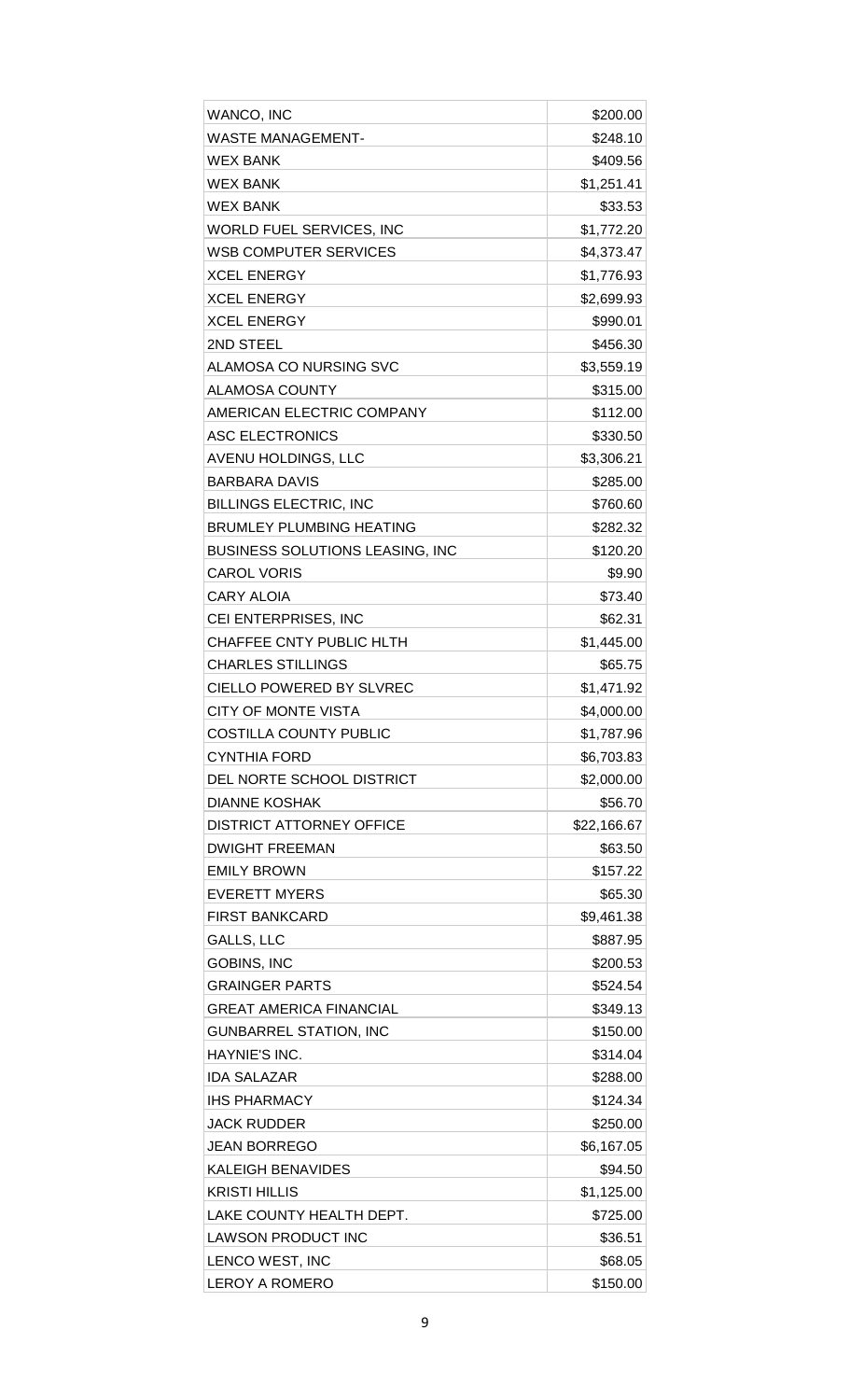| LPI                                       | \$520.00     |
|-------------------------------------------|--------------|
| LYLE SIGNS, INC                           | \$592.77     |
| <b>MADDOX COLLECTIONS</b>                 | \$565.00     |
| <b>MASTER PRINT &amp; WEB DESIGN, INC</b> | \$309.00     |
| <b>MATCO TOOLS</b>                        | \$10.00      |
| <b>MEADOW GOLD DAIRIES, INC</b>           | \$243.50     |
| <b>MICHAEL MITCHELL</b>                   | \$65.30      |
| MOBILE RECORD SHREDDERS, LLC              | \$28.00      |
| MONTE VISTA COOPERATIVE                   | \$606.71     |
| <b>MONTE VISTA JOURNAL</b>                | \$39.00      |
| MONTE VISTA MACHINE TOOL                  | \$48.37      |
| MOONLIGHT CUSTOMS LLC.                    | \$1,082.42   |
| MYERS BROTHERS TRUCK AND TRACTOR, INC     | \$246.12     |
| <b>NACCHO</b>                             | \$635.00     |
| <b>NANCY MOLINA</b>                       | \$54.00      |
| <b>PAUL WERTZ</b>                         | \$44.10      |
| PITNEY BOWES, INC.                        | \$5,000.00   |
| PTS OF AMERICA, LLC                       | \$1,000.00   |
| ROCKY MOUNTAIN PLUMBING                   | \$42.86      |
| S & S DISTRIBUTION, INC                   | \$49.00      |
| SAGUACHE CO PUBLIC HEALTH                 | \$1,550.00   |
| SARAH HERRERA                             | \$27.90      |
| <b>SHAMROCK FOODS COMPANY</b>             | \$3,232.60   |
| SLV AUTO REPAIR, LLC                      | \$474.69     |
| <b>SLV PARTS, INC</b>                     | \$38.58      |
| <b>SLV REC</b>                            | \$180.00     |
| <b>SLV REC</b>                            | \$210.00     |
| <b>SLV REC</b>                            | \$549.00     |
| <b>STAPLES BUSINESS</b>                   | \$225.13     |
| THE MASTER'S TOUCH, LLC                   | \$2,238.44   |
| THE SIDWELL COMPANY                       | \$3,672.00   |
| TONI STEFFENS-STEWARD                     | \$96.30      |
| <b>Tricia Slater</b>                      | \$45.45      |
| <b>U.S. TRACTOR, INC</b>                  | \$116.79     |
| <b>VALLEY COURIER</b>                     | \$240.00     |
| VALUEWEST, INC                            | \$3,000.00   |
| <b>WAGNER EQUIPMENT</b>                   | \$1,357.46   |
| WAXIE SANITARY SUPPLY                     | \$368.49     |
| <b>WEX BANK</b>                           | \$417.65     |
| <b>WEX BANK</b>                           | \$4,274.77   |
| <b>WEX BANK</b>                           | \$25.44      |
| WILLIAM F. DUNN                           | \$2,225.00   |
| <b>WORLD FUEL SERVICES, INC</b>           | \$10,262.97  |
| WSB COMPUTER SERVICES                     | \$6,581.12   |
| AMERICAN FIDELITY                         | \$563.88     |
| AMERICAN PUBLIC LIFE                      | \$138.00     |
| <b>CCOERA</b>                             | \$31,410.30  |
| <b>COLORADO DEPARTMENT OF REVENUE</b>     | \$367.39     |
| <b>COLORADO DEPT. OF REVENUE</b>          | \$15,294.00  |
| CTSI                                      | \$87,692.66  |
| <b>FAMILY SUPPORT REGISTRY</b>            | \$857.00     |
| <b>FIRST SOUTHWEST BANK</b>               | \$104,801.78 |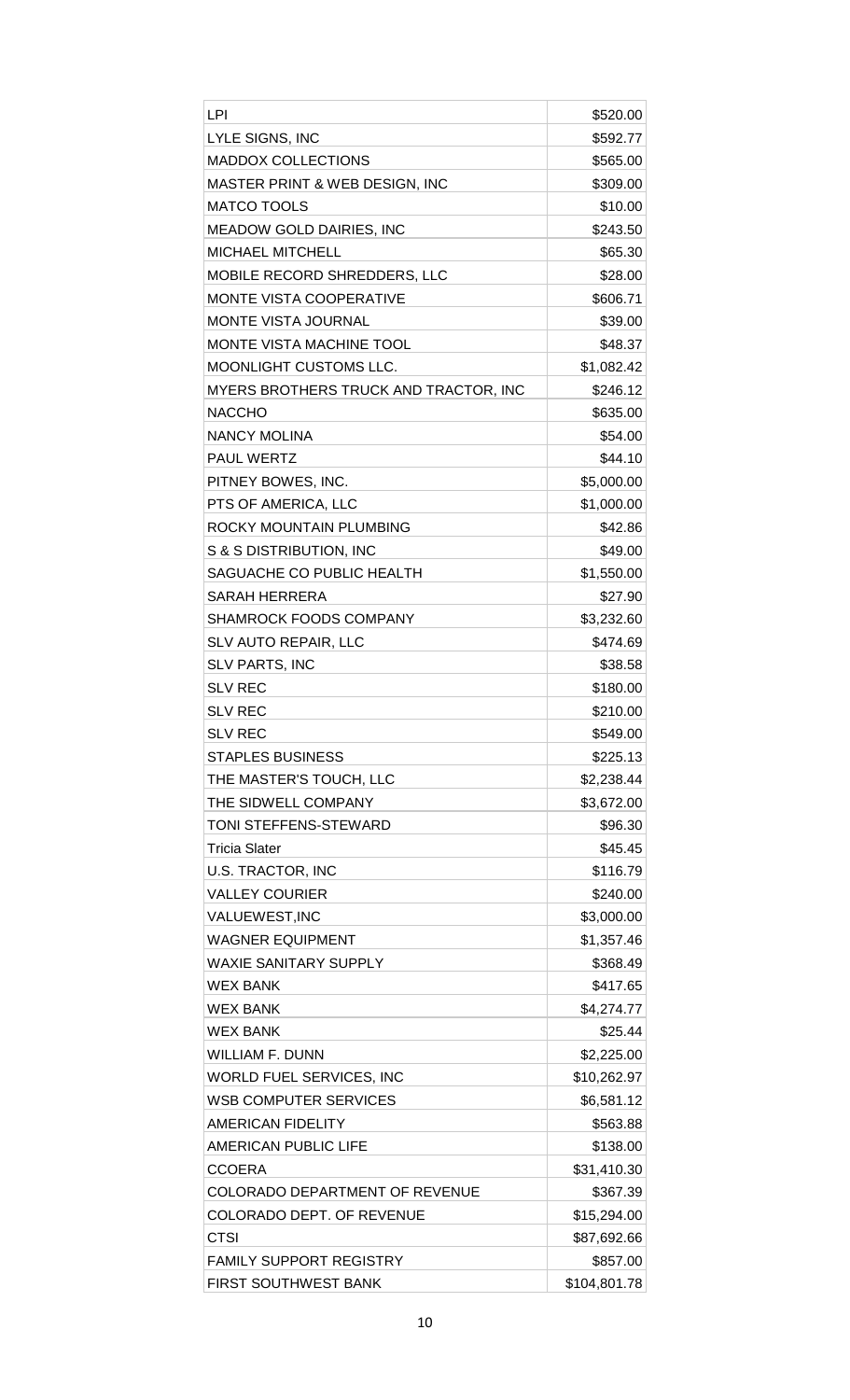| OREGON DEPT OF REVENUE | \$339.18     |
|------------------------|--------------|
| I SECURITY BENEFIT     | \$400.00     |
| ITX CHILD SUPPORT SDU  | \$520.00     |
|                        | \$572,983.67 |

#### **May 2019 Payroll**

| <b>County General:</b> | \$246,651.19   |
|------------------------|----------------|
| Road and Bridge:       | \$77,040.46    |
| DSS:                   | \$125,773.06   |
| <b>Weed District:</b>  | 6,837.23<br>S. |
| Airport:               | 851.50<br>S.   |
| Public Health:         | \$27,035.96    |
| <b>TOTAL:</b>          | \$484,189.40   |
|                        |                |

## **County Official and Department Head Reports**

Emily Brown, Department of Public Health updated the Board.

Rio Grande Hospital Health and Wellness Board met. There is good collaboration on this board to improve the big picture of health and wellness in the San Luis Valley. Ms. Brown noted that there is a lack of local rural voices at the state level for health and wellness issues. There are issues currently being discussed at the state level that will affect rural areas negatively. One of which is Medicaid oversite and controls; this if approved will put more burden on Rural Hospitals. The Health and Wellness Board is reviewing wellness visit statistics. Only 3% of people are coming in for regular wellness visits and prevention visits.

Ms. Brown noted that SLV Behavioral Health received a statewide grant and will possibly be getting a mobile unit.

Ms. Brown updated the board on the SHARRP Harm Reduction program. This program's goal is to decrease diseases that are common among injection drug users as well as to build trust in the community so that people will reach out for help. Commissioner Noffsker asked Ms. Brown to provide the Board with statistics about the SHARRP program.

Ms. Brown presented the Fiscal Year of 2020 Healthy Communities contract for \$137,000. This agreement and program allows public health to do outreach to newly pregnant mothers to make sure they have adequate health coverage. The contract has not changed substantially since last year's contract. There are performance guidelines in place, 85% of contracted funds is guaranteed and 15% are only distributed if the program meets the key performance standards. Ms. Brown noted that she does not have any reservations with meeting those standards. Commissioner Noffsker moved to approve the contract as presented. Commissioner Bothell seconded the motion and the motion carried.

Ms. Brown will attend the Prevention Coalition Summit on June 18, 2019 to share the Valley's experiences with these issues.

She noted that there will be a Board of Health meeting on June 13, 2019. The Board of Health will discuss their strategic plan. Ms. Brown will be out of the office for the NACCHO annual meeting July 8, 2019 through July 11, 2019.

## **General Business and Administrative Items**

The Board discussed the lapse during staffing changes. The salaries of the County are supposed to be posted in February and August of every year. During staffing changes, this detail was neglected. The Board decided to post the salaries to both the February and refile with the County Clerk and May Minutes. Commissioner Noffsker moved to amend the minutes from February to add the salaries as well as post the salaries here, in minutes from May 29, 2019. Commissioner Bothell seconded the motion and the motion carried.

| ACCOUNTANT               | \$33,051.08 |
|--------------------------|-------------|
| ACCOUNTANT               | \$44,855.51 |
| ADMIN ASSISTANT/AP CLERK | \$30,842.12 |
| AIRPORT MANAGER          | \$5,679.88  |

#### **2019 County Salary Posting**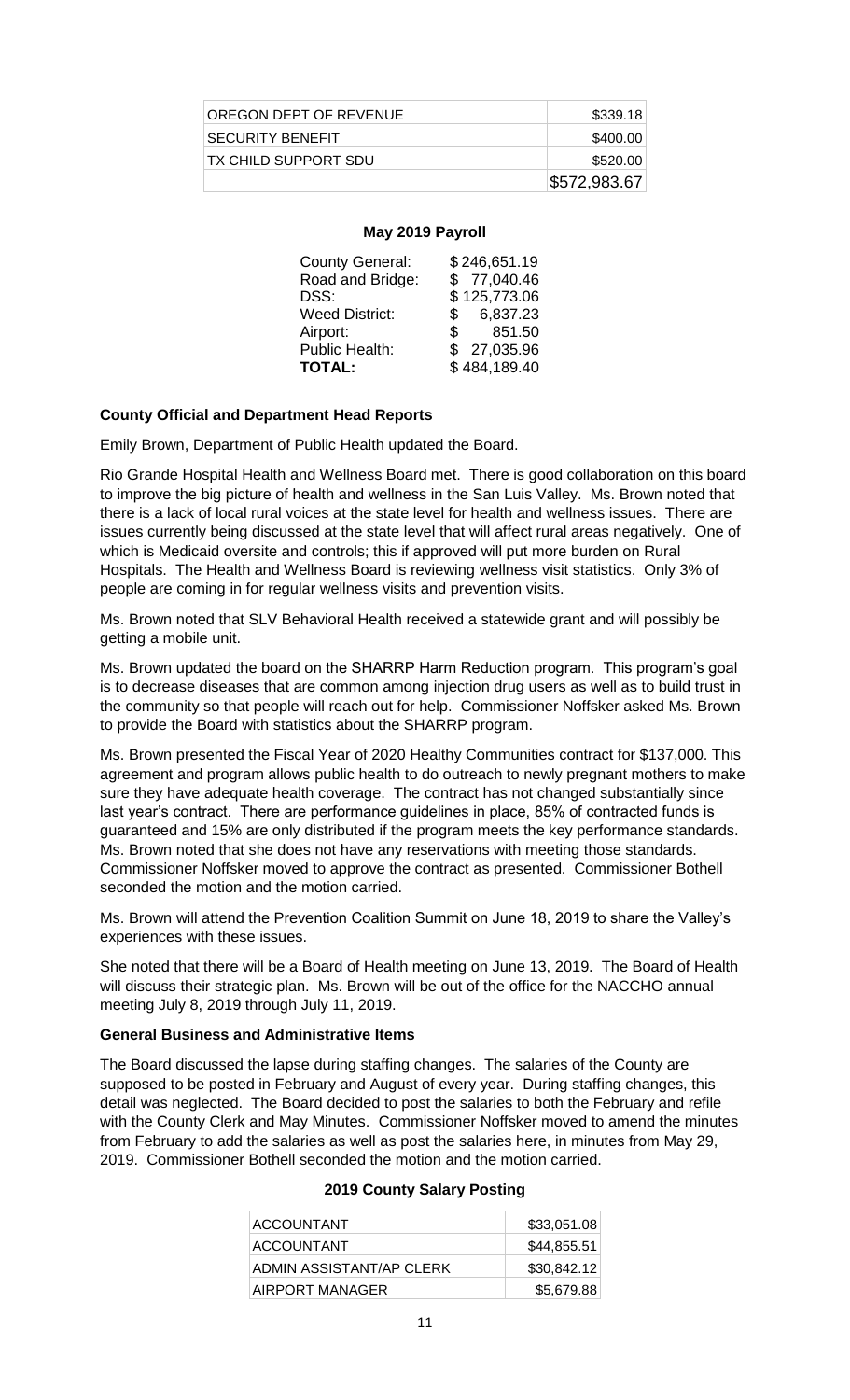| AIRPORT MANAGER                | \$6,379.93  |
|--------------------------------|-------------|
| APPRAISER - 11                 | \$21,396.57 |
| <b>APPRAISER - 12</b>          | \$37,608.57 |
| <b>APPRAISER - 14</b>          | \$21,372.24 |
| ASSESSOR ANALYST               | \$34,407.96 |
| ASSISITANT CO ADMINISTRATOR/HR | \$39,901.22 |
| <b>CASE AID-LIVING SKILLS</b>  | \$25,942.68 |
| <b>CASE AID-LIVING SKILLS</b>  | \$28,170.70 |
| CASE MANAGER - 10              | \$29,342.50 |
| CASE MANAGER - 10              | \$6,818.04  |
| <b>CASE MANAGER - 10</b>       | \$20,101.92 |
| CASE MANAGER - 12              | \$24,018.20 |
| <b>CASE MANAGER - 12</b>       | \$31,282.34 |
| CASE MANAGER - 12              | \$35,628.54 |
| CASE MANAGER - 12              | \$17,041.69 |
| <b>CASEWORKER</b>              | \$36,978.84 |
| <b>CASEWORKER</b>              | \$38,550.30 |
| <b>CASEWORKER</b>              | \$36,620.88 |
| <b>CASEWORKER</b>              | \$31,959.53 |
| <b>CASEWORKER</b>              | \$36,770.88 |
| <b>CIVIL PROCESS SERVER</b>    | \$50,519.59 |
| <b>CLERK</b>                   | \$16,114.55 |
| <b>CLERK</b>                   | \$11,669.35 |
| <b>CLERK</b>                   | \$44,733.63 |
| <b>CLERK</b>                   | \$3,215.86  |
| <b>CLERK</b>                   | \$4,918.44  |
| <b>CLERK</b>                   | \$9,585.94  |
| <b>CLERK</b>                   | \$14,708.54 |
| <b>CLERK</b>                   | \$31,694.54 |
| <b>CLERK</b>                   | \$12,183.97 |
| <b>CLERK</b>                   | \$16,905.69 |
| <b>CLERK</b>                   | \$26,710.66 |
| CLERK/TYPIST/SECRETARY         | \$30,349.16 |
| CLERK/TYPIST/SECRETARY         | \$23,733.48 |
| <b>CORONER</b>                 | \$22,100.04 |
| <b>COUNTY ADMINISTRATOR</b>    | \$92,599.80 |
| <b>CUSTODIAN - 05</b>          | \$22,557.40 |
| <b>CUSTODIAN - 05</b>          | \$11,369.40 |
| <b>CUSTODIAN - 05</b>          | \$12,539.06 |
| <b>CUSTODIAN - 05</b>          | \$84.08     |
| <b>CUSTODIAN - 05</b>          | \$25,357.56 |
| Custodian - 09                 | \$37,116.12 |
| <b>DEPUTY CORONER</b>          | \$5,050.00  |
| <b>DEPUTY CORONER</b>          | \$2,250.00  |
| DEPUTY OFFICER - 10            | \$30,633.84 |
| <b>DEPUTY OFFICER - 11</b>     | \$35,811.84 |
| <b>DEPUTY OFFICER - 11</b>     | \$12,528.18 |
| <b>DEPUTY OFFICER - 11</b>     | \$25,184.28 |
| <b>DEPUTY OFFICER - 11</b>     | \$32,100.21 |
| <b>DEPUTY OFFICER - 11</b>     | \$35,149.31 |
| <b>DEPUTY OFFICER - 11</b>     | \$39,337.89 |
| <b>DEPUTY OFFICER - 11</b>     | \$34,156.05 |
| <b>DEPUTY OFFICER - 11</b>     | \$28,981.43 |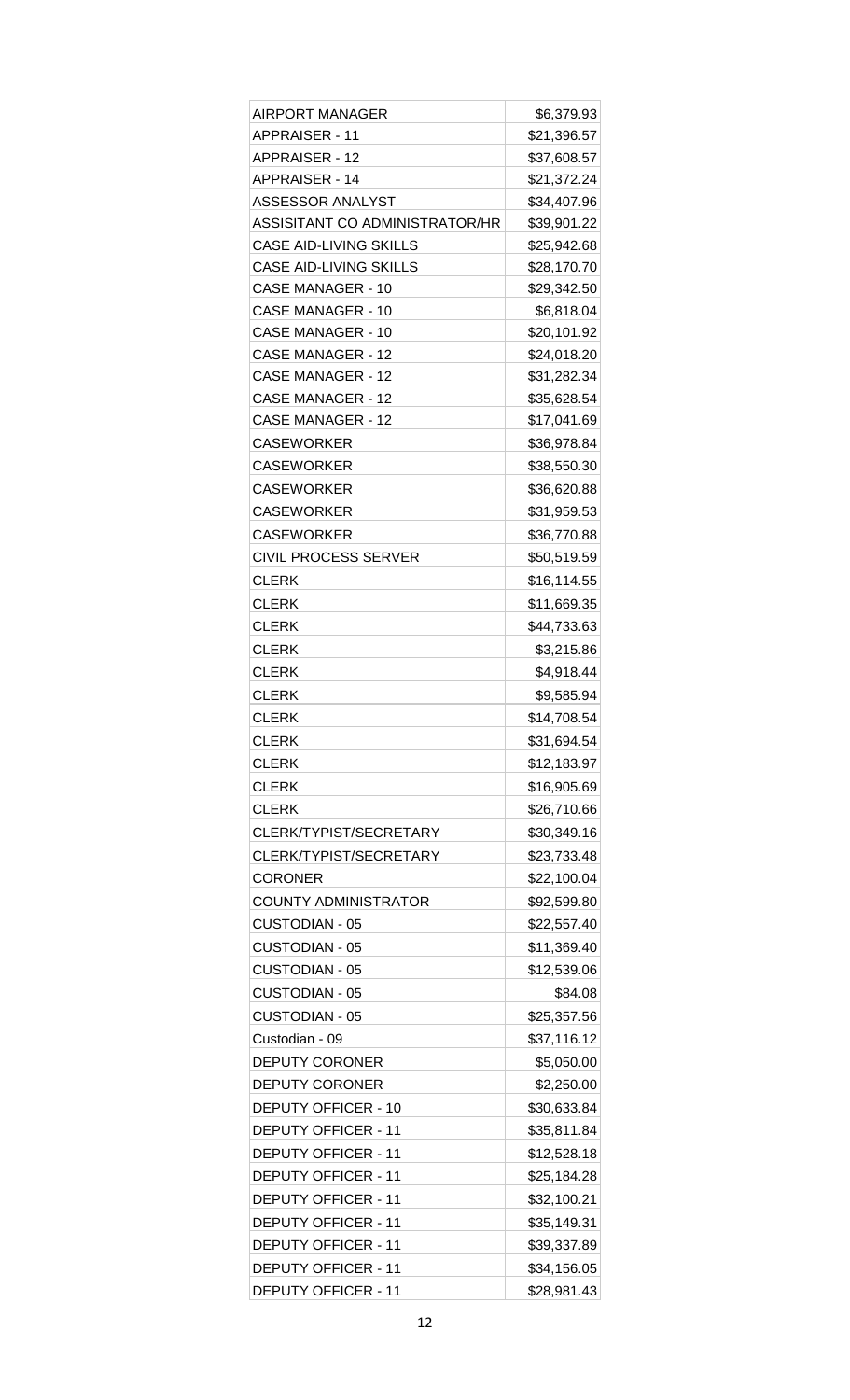| <b>DEPUTY OFFICER - 11</b>            | \$6,081.58  |
|---------------------------------------|-------------|
| <b>DEPUTY OFFICER - 12</b>            | \$44,964.55 |
| DEPUTY TO ELECTED OFFICIAL            | \$45,599.47 |
| DEPUTY TO ELECTED OFFICIAL C          | \$35,469.68 |
| DIRECTOR, SOCIAL SERVICE              | \$85,746.84 |
| Dispatch/Deten. Officer - 09          | \$34,689.48 |
| Dispatch/Deten. Officer - 09          | \$35,437.11 |
| Dispatch/Deten. Officer - 09          | \$39,107.16 |
| Dispatch/Deten. Officer - 10          | \$35,472.92 |
| Dispatch/Deten. Officer - 10          | \$61,035.35 |
| DISPATCHER/DETENTION OFFICER 8        | \$24,876.63 |
| <b>DISPATCHER/DETENTION OFFICER 8</b> | \$1,571.28  |
| DISPATCHER/DETENTION OFFICER 8        | \$6,207.16  |
| DISPATCHER/DETENTION OFFICER 8        | \$28,409.87 |
| <b>DISPATCHER/DETENTION OFFICER 8</b> | \$29,244.78 |
| <b>DISPATCHER/DETENTION OFFICER 8</b> | \$103.04    |
| <b>DISPATCHER/DETENTION OFFICER 8</b> | \$6,321.89  |
| <b>DISPATCHER/DETENTION OFFICER 8</b> | \$25,239.08 |
| DISPATCHER/DETENTION OFFICER 8        | \$15,985.14 |
| <b>DISPATCHER/DETENTION OFFICER 8</b> | \$17,487.80 |
| <b>DISPATCHER/DETENTION OFFICER 8</b> | \$3,467.28  |
| <b>DISPATCHER/DETENTION OFFICER 8</b> | \$31,671.53 |
| <b>DISPATCHER/DETENTION OFFICER 8</b> | \$28,497.58 |
| <b>DISPATCHER/DETENTION OFFICER 8</b> | \$27,261.10 |
| <b>DISPATCHER/DETENTION OFFICER 8</b> | \$15,273.71 |
| <b>DISPATCHER/DETENTION OFFICER 8</b> | \$27,664.50 |
| <b>ELECTED OFFICIAL</b>               | \$49,700.04 |
| <b>ELECTED OFFICIAL</b>               | \$49,700.04 |
| <b>ELECTED OFFICIAL</b>               | \$60,880.04 |
| <b>ELECTED OFFICIAL</b>               | \$49,710.51 |
| <b>ELECTED OFFICIAL</b>               | \$49,700.04 |
| <b>ELECTED OFFICIAL</b>               | \$49,700.04 |
| <b>ELECTED OFFICIAL</b>               | \$49,700.04 |
| <b>EMERGENCY MANAGER</b>              | \$14,784.38 |
| <b>EPSDT CASE MANAGER</b>             | \$33,610.92 |
| <b>EQUIPMENT OPERATOR - 09</b>        | \$32,034.38 |
| <b>EQUIPMENT OPERATOR - 09</b>        | \$5,763.71  |
| <b>EQUIPMENT OPERATOR - 09</b>        | \$31,342.97 |
| <b>EQUIPMENT OPERATOR - 09</b>        | \$30,333.00 |
| <b>EQUIPMENT OPERATOR - 09</b>        | \$29,909.15 |
| <b>EQUIPMENT OPERATOR - 09</b>        | \$22,365.84 |
| <b>EQUIPMENT OPERATOR - 09</b>        | \$30,758.19 |
| <b>EQUIPMENT OPERATOR - 09</b>        | \$30,968.52 |
| <b>EQUIPMENT OPERATOR - 09</b>        | \$29,874.44 |
| Equipment Operator - 10               | \$34,646.86 |
| Equipment Operator - 10               | \$36,236.52 |
| Equipment Operator - 10               | \$44,414.67 |
| Equipment Operator - 12               | \$51,216.65 |
| Equipment Operator - 12               | \$51,235.59 |
| Equipment Operator - 12               | \$50,477.42 |
| Equipment Operator - 12               | \$47,096.10 |
| FOREMAN - 13                          | \$54,327.32 |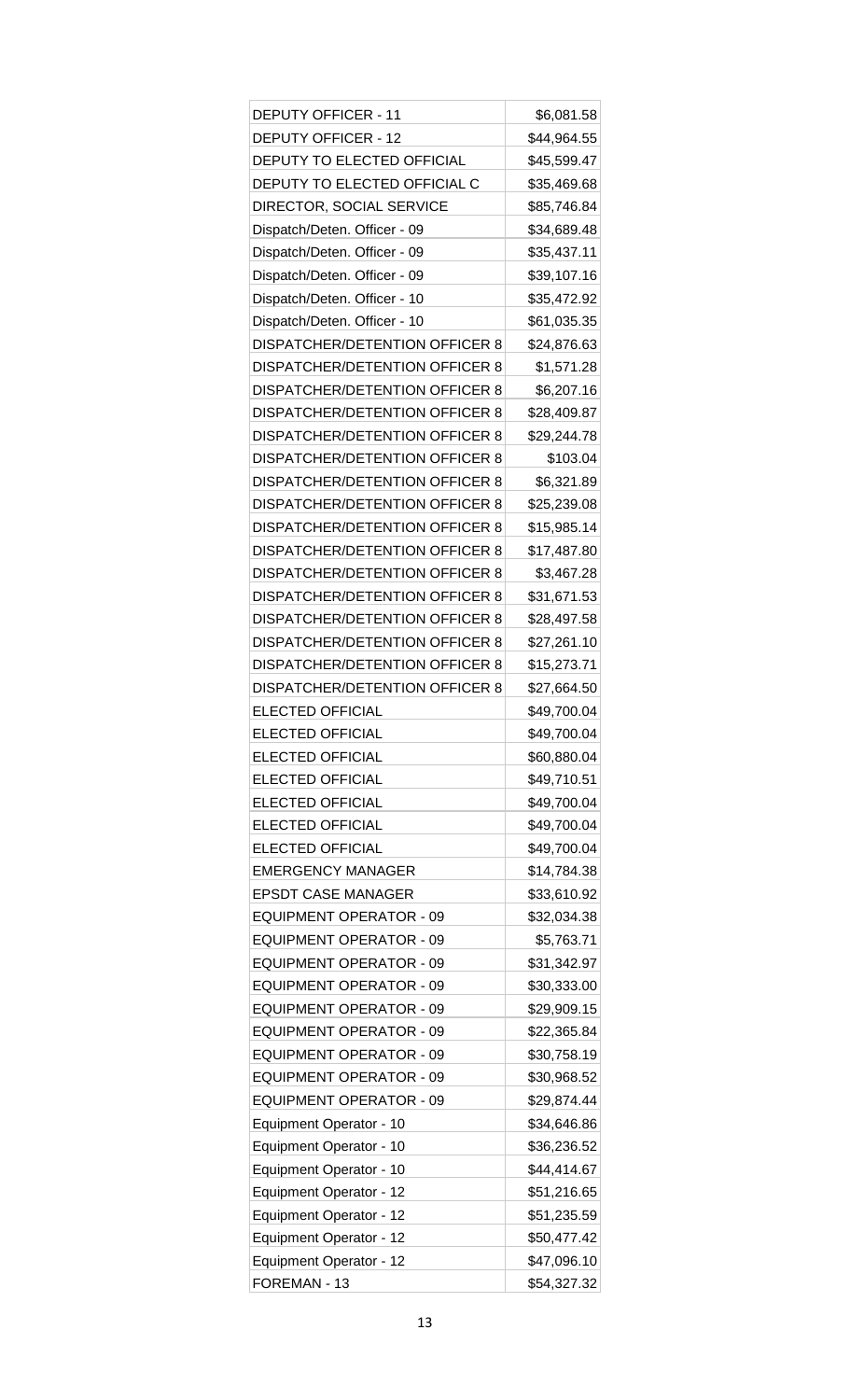| Foreman - 14                   | \$56,547.02 |
|--------------------------------|-------------|
| <b>GRANT SUPPORT CLERK</b>     | \$37,843.44 |
| <b>INCOME MAINT. TECHICIAN</b> | \$32,504.22 |
| <b>INCOME MAINT, TECHICIAN</b> | \$18,770.72 |
| <b>INCOME MAINT. TECHICIAN</b> | \$10,046.29 |
| <b>INCOME MAINT. TECHICIAN</b> | \$30,527.91 |
| <b>INCOME MAINT, TECHICIAN</b> | \$28,767.11 |
| <b>INCOME MAINT. TECHICIAN</b> | \$28,931.24 |
| <b>INCOME MAINT. TECHICIAN</b> | \$27,788.08 |
| <b>INCOME MAINT. TECHICIAN</b> | \$14,120.71 |
| <b>INCOME MAINT. TECHICIAN</b> | \$27,788.08 |
| <b>INCOME MAINT. TECHICIAN</b> | \$27,604.08 |
| <b>INCOME MAINT. TECHICIAN</b> | \$27,880.08 |
| <b>INCOME MAINT. TECHICIAN</b> | \$28,484.59 |
| <b>INCOME MAINT. TECHICIAN</b> | \$32,719.82 |
| <b>INTERN - CLERK</b>          | \$3,920.34  |
| <b>INTERN - CLERK</b>          | \$6,439.36  |
| <b>JAIL ADMINISTRATOR</b>      |             |
|                                | \$52,409.04 |
| <b>JAIL COOK</b>               | \$29,955.38 |
| <b>JAIL COOK</b>               | \$6,968.66  |
| <b>JAIL DOCTOR</b>             | \$4,166.47  |
| <b>JAIL NURSE</b>              | \$26,934.34 |
| <b>JAIL/LIEUTENANT</b>         | \$38,003.76 |
| LAND USE/BLDG INSP - 16        | \$62,884.92 |
| LAND USE/BLDG. INSP. - 13      | \$40,951.80 |
| <b>LEGAL TECHNICIAN</b>        | \$35,592.06 |
| <b>LEGAL TECHNICIAN</b>        | \$34,836.96 |
| <b>LEGAL TECHNICIAN</b>        | \$9,385.36  |
| <b>LEGAL TECHNICIAN</b>        | \$17,940.92 |
| <b>MECHANIC</b>                | \$51,301.38 |
| <b>MUSEUM DIRECTOR</b>         | \$17,613.44 |
| Office Assistant - 09          | \$25,445.35 |
| Office Assistant - 09          | \$27,263.28 |
| <b>OFFICE MANAGER - 10</b>     | \$35,024.06 |
| <b>OFFICE MANAGER - 10</b>     | \$36,311.22 |
| Office Manager - 10 35         | \$26,552.22 |
| Office Manager - 11            | \$35,811.84 |
| Office Manager - 13 37         | \$46,723.53 |
| PART TIME CASE AIDE            | \$4,506.16  |
| PART TIME DEPUTY - 10          | \$10,308.48 |
| PART TIME DEPUTY - 11          | \$20,215.43 |
| PART TIME DEPUTY - 11          | \$23,845.41 |
| <b>PART TIME MUSEUM STAFF</b>  | \$15,333.34 |
| PART-TIME BUILDING INSPECTOR   | \$2,340.00  |
| PC SPRAY OPERATOR              | \$5,092.09  |
| PC SPRAY OPERATOR              | \$4,137.90  |
| PC SPRAY OPERATOR              | \$3,525.85  |
| PC SPRAY OPERATOR              | \$3,296.74  |
| PC SPRAY OPERATOR              | \$4,082.95  |
| PC SPRAY OPERATOR              | \$2,081.32  |
| PUBLIC HEALTH DIRECTOR         | \$60,352.56 |
| PUBLIC HEALTH NURSE            | \$30,619.46 |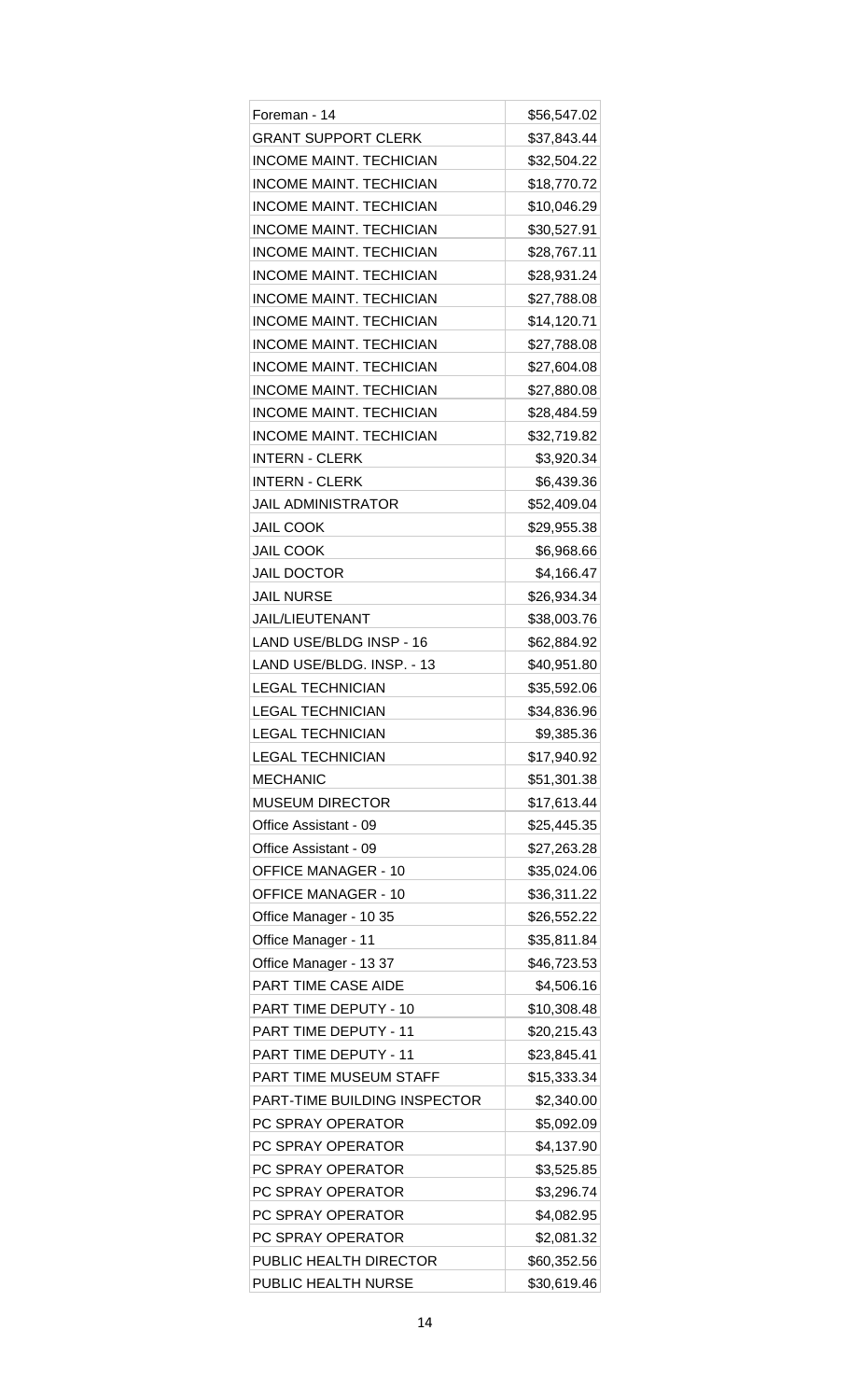| PUBLIC HEALTH NURSE             | \$45,813.96    |
|---------------------------------|----------------|
| ROAD AND BRIDGE SUPERVISOR      | \$82,417.20    |
| <b>SHERIFF</b>                  | \$66,600.00    |
| Unit Supervisor - 12            | \$32,358.30    |
| UNIT SUPERVISOR - 13            | \$55,016.54    |
| <b>UNIT SUPERVISOR - 13</b>     | \$46,647.06    |
| <b>UNIT SUPERVISOR - 13</b>     | \$56,862.54    |
| UNIT SUPERVISOR - 13            | \$15,626.11    |
| UNIT SUPERVISOR - 13            | \$34,441.63    |
| Unit Supervisor - 16            | \$57,515.28    |
| Unit Supervisor - 16            | \$44,534.18    |
| <b>VETERAN OFFICE</b>           | \$14,020.11    |
| VIC. ADVOCATE                   | \$27,429.19    |
| <b>WEED DISTRICT SUPERVISOR</b> | \$44,128.56    |
| <b>WEED INSPECTOR</b>           | \$7,785.96     |
| WELDER                          | \$51,281.59    |
|                                 | \$5,185,020.88 |

Sargent School Superintendent, Greg Slover was present to discuss the School Resource Office (SRO) and the 2019/2020 SRO Agreement. Mr. Slover noted that the SRO program has been better than expected and very positive for the school and students. He also stated that he feels it improves the students relationships with law enforcement. The officers have done a great job building relationships with students. He explained that these types relationships are missing in our society.

The new SRO is Dave Landford, a retired law enforcement officer that fits well in this position. The "Safe to Tell" program is included in SRO training and the program is more successful with an SRO present. The senior class will be able to add personal designs to the SRO Vehicle. Sheriff McDonald noted that more deputies will be involved with the "Safe to Tell" program this year. Commissioner Noffsker moved to approve the contract between the Sheriff's Office and the Sargent School District. Commissioner Bothell seconded the motion and the motion carried. The contract was signed. Mr. Slover noted that he is resigning, and the district is in the process of hiring a new superintendent.

Ryan Dunn, County attorney was present to discuss a variety of items with the Board of County Commissioners. Ms. Diltz explained that the Land Use Department has a contract with RG & Associates to update the Codebook; however, her concern was that the original consultant, TJ, has left the company and the firm no longer has the same familiarity with the County. TJ will continue to consult on the project but Ms. Diltz is concerned that the direction the codebook is going may not be in line with County needs. Mr. Dunn asked for a copy of the contract along with the codebook updates. He will review the issue and report back to the Board.

The Board discussed the Del Norte School District's name change plan. The school district is changing their name to the Upper Rio Grande School District. The County would like to ensure that the name has been changed legally for the Mill Levy and other financial contracts. The district has stated that they have always gone by both names, however, County Administrator, Tricia Slater, stated that she cannot find Upper Rio Grande School District on the IRS website. Mr. Dunn stated that he will reach out to the School District's Attorney to gather more information about the name change and FEIN.

At 10:46 a.m., Commissioner Noffsker moved to adjourn into executive session, pursuant 24-6- 402(4)(f) C.R.S. personnel matters. Commissioner Bothell seconded the motion and the motion carried.

At 11:45 a.m., the Board exited executive session. No decisions were made.

The Board submitted written corrections for the minutes. Commissioner Noffsker moved to approve the minutes from the May 15, 2019 meeting as corrected. Commissioner Bothell seconded the motion and the motion carried.

County Administrator, Tricia Slater reported that she received a letter from CTSI noting that they inspected the jail parking lot and would like the County to fill potholes. The letter asked that